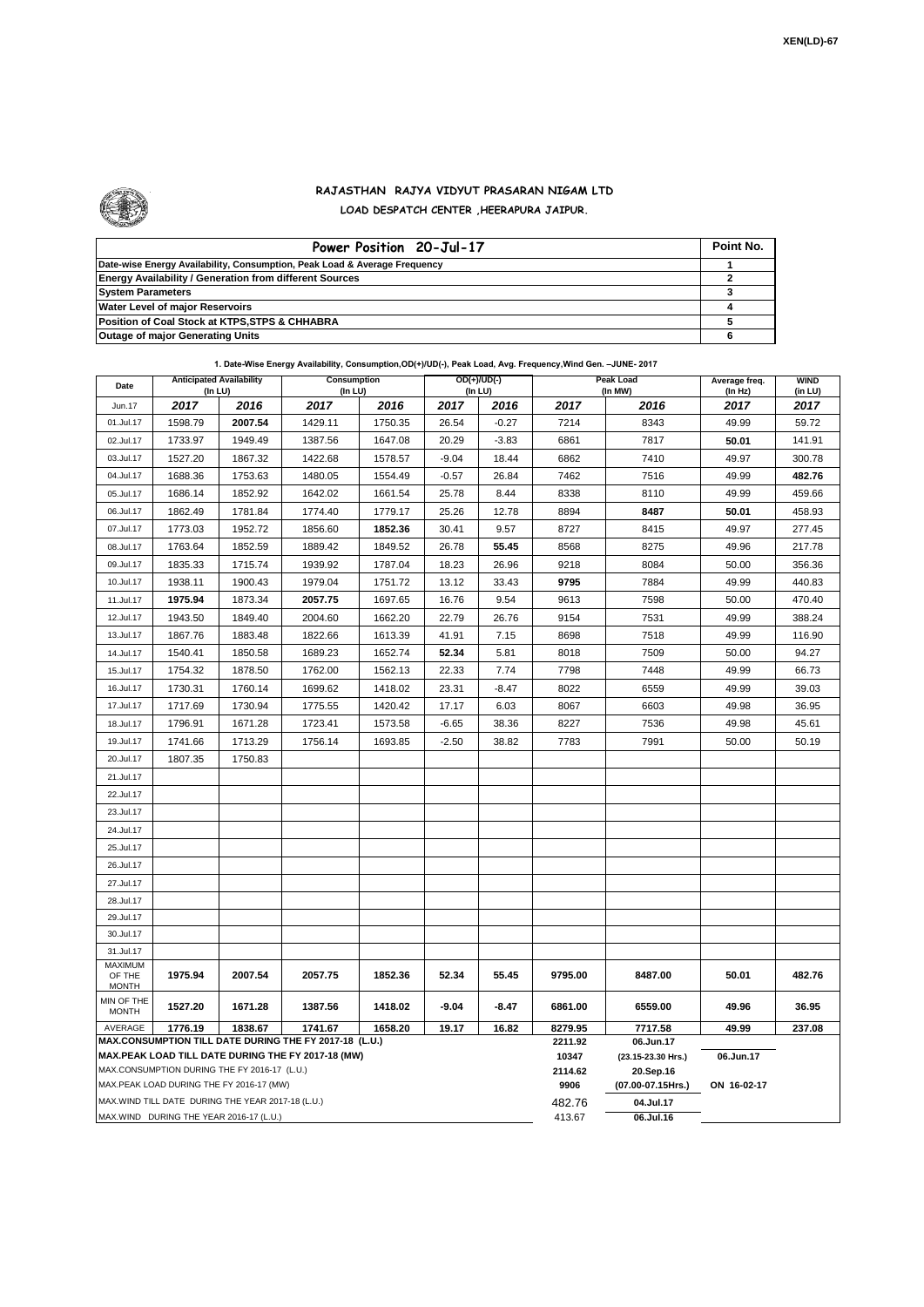| 2. Anticipated Availability/Generation From Different Sources |  |  |  |
|---------------------------------------------------------------|--|--|--|
|                                                               |  |  |  |

| S.No.               | (In LU)<br>Sources Available to Rajasthan / Installed                    | Prior                  | <b>Prior</b>       | Actual             |
|---------------------|--------------------------------------------------------------------------|------------------------|--------------------|--------------------|
|                     | Capacity as on 30.09.2016                                                | assessment of          | assessment of      | Energy             |
|                     | (In MW)                                                                  | <b>Avail. For next</b> | Avail.             | <b>Received</b>    |
|                     |                                                                          | Dav                    |                    |                    |
|                     |                                                                          |                        | 19-Jul-17          |                    |
| 1<br>$\overline{2}$ | KTPS (1240/1240)<br>STPS (1500/1500)                                     | 176.00<br>55.00        | 182.00<br>55.00    | 163.11<br>49.43    |
| 3                   | DHOLPUR GAS CCPP (330/330)                                               | 0.00                   | 0.00               | 0.00               |
| 4                   | RAMGARH (273.5/273.5)                                                    | 44.00                  | 44.00              | 45.51              |
| 5                   | RAPP-A(200/200)                                                          | 38.00                  | 38.00              | 39.82              |
| 6                   | MAHI (140/140)                                                           | 0.00                   | 0.00               | 0.00               |
| 7<br>8              | CHAMBAL (RPS+JS) (135.5/271)<br>GIRAL LIGNITE (250/250)                  | 0.00<br>0.00           | 0.00               | 0.14               |
| 9                   | CHHABRA TPS 1000/1000)                                                   | 159.00                 | 0.00<br>108.00     | 0.00<br>146.92     |
| 10                  | ADANI (TPS) + KALISINDH (TPS)                                            | 259.00                 | 286.00             | 285.51             |
|                     | (1200+1200/1320+1200)                                                    |                        |                    |                    |
| 11<br>12            | WIND FARM (3980.40/4119.15)<br>SOLAR POWER(737.70/1295.70)               | 40.00<br>0.00          | 50.00<br>0.00      | 50.19<br>0.00      |
| 13                  | CAPTIVE POWER PLANTS                                                     | 0.00                   | 0.00               | 0.00               |
| 14                  | REGIONAL (INTRA STATE) O.A. (VLTPS)                                      | 0.00                   | 0.00               | 0.00               |
| 15                  | OPEN ACCESS                                                              | $-89.45$               | $-99.67$           | $-99.78$           |
| 16                  | BIOMASS - (101.95/119.25)                                                | 5.00                   | 5.00               | 5.00               |
| 17                  | BARSINGHSAR LTPS(250/250)                                                | 54.00                  | 54.00              | 52.07              |
| 18                  | RAJWEST (1080/1080)<br><b>TOTAL (A): 1-18</b>                            | 229.00<br>969.55       | 229.00<br>951.33   | 219.92<br>957.84   |
| 19                  | <b>BBMB COMPLEX</b>                                                      |                        |                    |                    |
|                     | a) BHAKRA(230.79/1516.3)                                                 | 38.71                  | 38.22              | 38.49              |
|                     | b) DEHAR (198/990)                                                       | 30.10                  | 29.58              | 29.84              |
|                     | c) PONG (231.66/396)<br>TOTAL: a TO c                                    | 10.35<br>79.16         | 4.51<br>72.30      | 9.39<br>77.72      |
| 20                  | <b>CENTRAL STATIONS</b>                                                  |                        |                    |                    |
|                     | d) SINGRAULI<br>(300/2000)                                               | 91.46                  | 81.86              | 81.86              |
|                     | e) RIHAND<br>(310.24/3000)                                               | 95.94                  | 82.26              | 80.99              |
|                     | f) UNCHAHAR-I(20/420)                                                    | 3.00                   | 0.67               | 3.02               |
|                     | q) UNCHAHAR-II& III(61/630)<br>h) INDIRA GANDHI STPS(JHAJHAR) 0.00/1500) | 5.63<br>0.00           | 1.73<br>0.00       | 5.86<br>0.00       |
|                     | i) NCTPS DADRI St-II (43.22/980) + DADRI-TH                              | 2.67                   | 1.31               | 5.88               |
|                     | j) DADRI GAS (77/830)                                                    | 3.21                   | 3.83               | 3.21               |
|                     | k) ANTA<br>(83.07/419)                                                   | 0.00                   | 0.00               | 0.00               |
|                     | I) AURAIYA<br>(61.03/663)                                                | 0.00                   | 0.00               | 0.00               |
|                     | m) NAPP<br>(44/440)<br>n) RAPP-B<br>(125/440)                            | 4.25<br>31.09          | 4.56<br>31.35      | 4.56<br>31.35      |
|                     | o) RAPP-C<br>(88/440)                                                    | 20.58                  | 19.38              | 19.38              |
|                     | p) SALAL<br>(20.36/690)                                                  | 4.68                   | 4.12               | 3.93               |
|                     | (70.37/720)<br>q) URI                                                    | 15.09                  | 16.53              | 15.93              |
|                     | r) TANAKPUR<br>(10.86/94)                                                | 2.39                   | 2.51               | 2.47               |
|                     | S) CHAMERA –I (105.84/540)<br>t) CHAMERA-II (29.01/300)                  | 25.15<br>6.96          | 25.15<br>6.96      | 25.15<br>6.96      |
|                     | u) CHAMERA-III (25.21/231)                                               | 6.02                   | 6.02               | 6.02               |
|                     | v) DHAULIGANGA (27/280)                                                  | 6.50                   | 6.50               | 6.50               |
|                     | w) DULHASTI (42.42/390)                                                  | 10.09                  | 10.09              | 10.09              |
|                     | x) SEWA (13/120)                                                         | 3.28                   | 3.28               | 3.28               |
|                     | y) NJPC (112.00/1500)+RAMPUR(31.808/412.02)<br>z) TEHRI (75/1000)        | 16.38                  | 20.45              | 11.43              |
|                     | aa) KOTESHWR (33.44/400) + PARBATI3 (56.73/520)                          | 9.68<br>20.40          | 10.88<br>20.40     | 10.88<br>33.53     |
|                     | ab) TALA                                                                 | 3.69                   | 3.80               | 3.80               |
|                     | ac) MUNDRA UMPP (380/4000)                                               | 90.00                  | 88.80              | 88.80              |
|                     | ad) SASAN (372/3960)                                                     | 87.48                  | 87.44              | 87.44              |
|                     | ae) FRKKA+KHLGN+TLCHR (70.18/3940)<br>af) URS POWER(DADRI TH-I)          | 20.78<br>0.00          | 1.86<br>0.00       | 14.12              |
|                     | TOTAL SCHEDULE(a TO af)                                                  | 665.55                 | 614.03             | 0.00<br>644.16     |
|                     | <b>LOSSES</b>                                                            | $-16.04$               | $-12.06$           | $-23.57$           |
|                     | NET SCHEDULED                                                            | 649.51                 | 601.97             | 620.59             |
| 21                  | BILATERAL (REG.) EXCL. BANKING                                           | 24.62                  | 21.59              | 13.33              |
| 22<br>23            | <b>BANKING</b><br>BILATERAL(INTER-REG.). EXCLUDING (ISOA &               | $-48.23$<br>129.09     | $-48.23$<br>115.36 | $-48.23$<br>116.61 |
|                     | <b>BANKING)</b>                                                          |                        |                    |                    |
| 24                  | INTER STATE OPEN ACCESS (BILATERAL+IEX)                                  | 89.45                  | 99.67              | 99.78              |
| 25                  | INDIAN ENERGY EXCHANGE                                                   | $-6.64$                | $-1.28$            | $-1.28$            |
|                     | <b>TOTAL(B): (19 TO 25)</b>                                              | 837.80                 | 790.33             | 800.80             |
|                     | TOTAL GENERATION (A +B) : 1 TO 25                                        |                        |                    | 1758.64            |
|                     | OVER DRAWAL (+)/UNDER DRAWAL (-)<br><b>GRAND TOTAL</b>                   |                        |                    | $-2.50$<br>1756.14 |
|                     | <b>LAST YEAR</b>                                                         | 1807.35<br>1750.83     | 1741.66<br>1713.29 | 1693.84            |
|                     |                                                                          |                        |                    |                    |